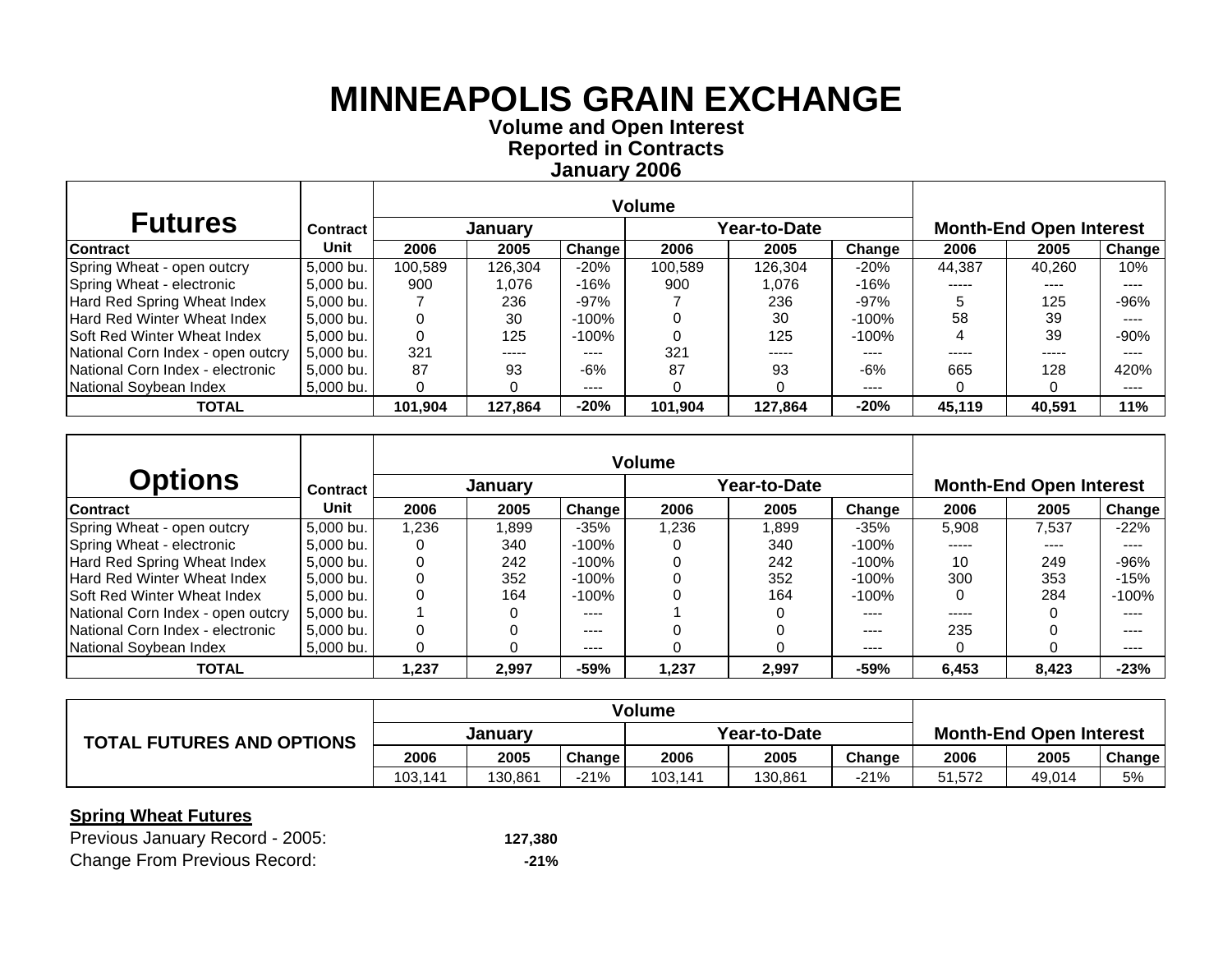**Volume and O pen Interest Re ported in Contracts Februar y 2006**

| <b>Futures</b>                     | <b>Contract</b> |         | <b>February</b> |        |         | <b>Year-to-Date</b> | <b>Month-End Open Interest</b> |        |        |                            |
|------------------------------------|-----------------|---------|-----------------|--------|---------|---------------------|--------------------------------|--------|--------|----------------------------|
| <b>Contract</b>                    | Unit            | 2006    | 2005            | Change | 2006    | 2005                | Change                         | 2006   | 2005   | <b>Change</b>              |
| Spring Wheat - open outcry         | 5.000 bu.       | 156.167 | 171.494         | $-9%$  | 256.756 | 297.798             | $-14%$                         | 46.814 | 34,979 | 34%                        |
| Spring Wheat - electronic          | 5,000 bu.       | 1,066   | 571. ا          | $-32%$ | .966    | 2.647               | -26%                           | ----   | ----   | ----                       |
| Hard Red Spring Wheat Index        | 5,000 bu.       |         | 281             | -100%  |         | 517                 | $-99\%$                        |        | 179    | $-97%$                     |
| Hard Red Winter Wheat Index        | 5,000 bu.       |         |                 | -100%  |         | 31                  | -100%                          | 58     | 26     | $---$                      |
| <b>Soft Red Winter Wheat Index</b> | 5,000 bu.       |         | 39              | -100%  |         | 164                 | -100%                          |        | 15     | $-73%$                     |
| National Corn Index - open outcry  | 5,000 bu.       | 282     | ----            | ----   | 603     | ----                | -----                          | ----   | ----   | ----                       |
| National Corn Index - electronic   | 5,000 bu.       | 55      | 44              | 25%    | 142     | 137                 | 4%                             | 379    | 93     | 308%                       |
| National Soybean Index             | 5,000 bu.       |         |                 | ----   |         |                     | $\cdots$                       |        |        | $\qquad \qquad - \qquad -$ |
| <b>TOTAL</b>                       |                 | 157,570 | 173,430         | -9%    | 259,474 | 301,294             | $-14%$                         | 47,260 | 35,292 | 34%                        |

|                                    |           |       |          |          | <b>Volume</b> |              |          |       |                                |                                      |
|------------------------------------|-----------|-------|----------|----------|---------------|--------------|----------|-------|--------------------------------|--------------------------------------|
| <b>Options</b>                     | Contract  |       | February |          |               | Year-to-Date |          |       | <b>Month-End Open Interest</b> |                                      |
| <b>Contract</b>                    | Unit      | 2006  | 2005     | Change   | 2006          | 2005         | Change   | 2006  | 2005                           | <b>Change</b>                        |
| Spring Wheat - open outcry         | 5,000 bu. | 1.889 | .528     | 24%      | 3.125         | 3,427        | -9%      | 4.032 | 5.241                          | $-23%$                               |
| Spring Wheat - electronic          | 5,000 bu. |       | 765      | -100%    |               | 1.105        | $-100%$  | ----  | ----                           | ----                                 |
| Hard Red Spring Wheat Index        | 5.000 bu. |       | 10       | -100%    |               | 252          | -100%    | 10    | 237                            | $-96%$                               |
| Hard Red Winter Wheat Index        | 5.000 bu. |       | 5        | -100%    |               | 357          | -100%    | 300   | 352                            | $-15%$                               |
| <b>Soft Red Winter Wheat Index</b> | 5.000 bu. |       | 10       | -100%    |               | 174          | $-100%$  | 0     | 194                            | $-100%$                              |
| National Corn Index - open outcry  | 5.000 bu. |       | ----     | ----     |               | ----         | ----     |       |                                | ----                                 |
| National Corn Index - electronic   | 5.000 bu. |       |          | ----     |               |              | ----     | 185   |                                | ----                                 |
| National Soybean Index             | 5.000 bu. |       |          | $\cdots$ |               |              | $\cdots$ |       |                                | $\qquad \qquad \cdots \qquad \qquad$ |
| <b>TOTAL</b>                       |           | 1,896 | 2,318    | $-18%$   | 3,133         | 5,315        | $-41%$   | 4,527 | 6,024                          | $-25%$                               |

|                                  | <b>Volume</b>   |         |        |         |              |                                |        |        |               |
|----------------------------------|-----------------|---------|--------|---------|--------------|--------------------------------|--------|--------|---------------|
| <b>TOTAL FUTURES AND OPTIONS</b> | <b>February</b> |         |        |         | Year-to-Date | <b>Month-End Open Interest</b> |        |        |               |
|                                  | 2006            | 2005    | Change | 2006    | 2005         | Change                         | 2006   | 2005   | <b>Change</b> |
|                                  | 159.466         | 175.748 | $-9%$  | 262,607 | 306.609      | $-14%$                         | 51.787 | 41,316 | 25%           |

| Previous February Record - 2005:    | 173,065 |
|-------------------------------------|---------|
| <b>Change From Previous Record:</b> | -9%     |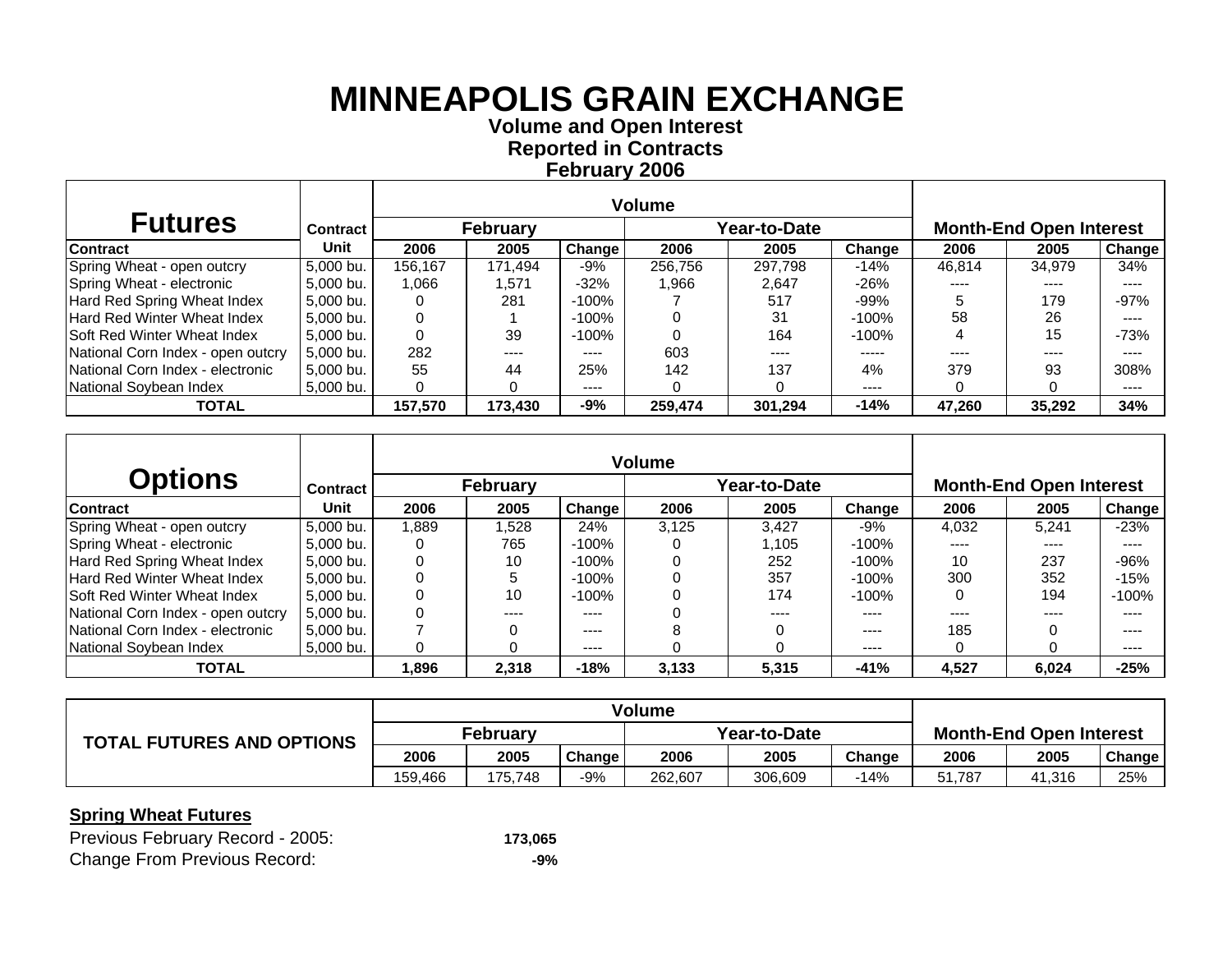**Volume and O pen Interest Re ported in Contracts March 2006**

| <b>Futures</b>                     | <b>Contract</b> |         | <b>March</b> |           |         | Year-to-Date | <b>Month-End Open Interest</b> |        |        |         |
|------------------------------------|-----------------|---------|--------------|-----------|---------|--------------|--------------------------------|--------|--------|---------|
| <b>Contract</b>                    | Unit            | 2006    | 2005         | Change    | 2006    | 2005         | Change                         | 2006   | 2005   | Change  |
| Spring Wheat - open outcry         | 5.000 bu.       | 108.645 | 88,372       | 23%       | 365.401 | 386,170      | -5%                            | 45,535 | 31.106 | 46%     |
| Spring Wheat - electronic          | 5,000 bu.       | 574     | 894          | $-36%$    | 2.540   | 3,541        | -28%                           |        |        |         |
| Hard Red Spring Wheat Index        | 5,000 bu.       |         | 62           | -100%     |         | 579          | $-99%$                         |        | 85     | $-100%$ |
| Hard Red Winter Wheat Index        | 5,000 bu.       |         |              | $- - - -$ |         | 31           | $-100\%$                       |        | 18     | -78%    |
| <b>Soft Red Winter Wheat Index</b> | 5,000 bu.       |         | 40           | -100%     |         | 204          | $-100\%$                       |        | 28     | -89%    |
| National Corn Index - open outcry  | 5.000 bu.       | 246     | ----         | ----      | 849     | ----         | -----                          | ----   | ----   | ----    |
| National Corn Index - electronic   | 5,000 bu.       | 63      | 16           | 294%      | 205     | 153          | 34%                            | 225    | 66     | 241%    |
| National Soybean Index             | 5,000 bu.       |         |              | ----      |         |              | $- - - -$                      |        |        | ----    |
| <b>TOTAL</b>                       |                 | 109,528 | 89,384       | 23%       | 369,002 | 390,678      | -6%                            | 45,767 | 31,303 | 46%     |

|                                    |                 |       |              |          | <b>Volume</b> |              |          |                                |       |                                      |
|------------------------------------|-----------------|-------|--------------|----------|---------------|--------------|----------|--------------------------------|-------|--------------------------------------|
| <b>Options</b>                     | <b>Contract</b> |       | <b>March</b> |          |               | Year-to-Date |          | <b>Month-End Open Interest</b> |       |                                      |
| <b>Contract</b>                    | Unit            | 2006  | 2005         | Change   | 2006          | 2005         | Change   | 2006                           | 2005  | Change                               |
| Spring Wheat - open outcry         | 5,000 bu.       | 3.757 | .639         | 129%     | 6,882         | 5.066        | 36%      | 6.336                          | 6.037 | 5%                                   |
| Spring Wheat - electronic          | 5,000 bu.       |       |              | ----     |               | 1.105        | $-100\%$ | ----                           | ----  | ----                                 |
| Hard Red Spring Wheat Index        | 5.000 bu.       |       | 10           | -100%    |               | 262          | -100%    | 10                             | 207   | $-95%$                               |
| Hard Red Winter Wheat Index        | 5.000 bu.       |       |              | ----     |               | 357          | -100%    |                                | 12    | $-100%$                              |
| <b>Soft Red Winter Wheat Index</b> | 5.000 bu.       |       | 5            | -100%    |               | 179          | $-100%$  | 0                              | 168   | $-100%$                              |
| National Corn Index - open outcry  | 5.000 bu.       |       |              | ----     |               | ----         | ----     |                                |       | ----                                 |
| National Corn Index - electronic   | 5.000 bu.       |       |              | ----     |               |              | ----     | 59                             |       | ----                                 |
| National Soybean Index             | 5.000 bu.       |       |              | $\cdots$ |               |              | $\cdots$ |                                |       | $\qquad \qquad \cdots \qquad \qquad$ |
| <b>TOTAL</b>                       |                 | 3,758 | 1,654        | 127%     | 6,891         | 6,969        | $-1%$    | 6,405                          | 6,424 | $0\%$                                |

|                                  | <b>Volume</b> |        |               |         |              |                                |        |        |        |
|----------------------------------|---------------|--------|---------------|---------|--------------|--------------------------------|--------|--------|--------|
| <b>TOTAL FUTURES AND OPTIONS</b> | <b>March</b>  |        |               |         | Year-to-Date | <b>Month-End Open Interest</b> |        |        |        |
|                                  | 2006          | 2005   | <b>Change</b> | 2006    | 2005         | Change                         | 2006   | 2005   | Change |
|                                  | 113.286       | 91.038 | 24%           | 375.893 | 397,647      | $-5%$                          | 52.172 | 37.727 | 38%    |

| Previous March Record - 2004:       | 104,732 |
|-------------------------------------|---------|
| <b>Change From Previous Record:</b> | 4%      |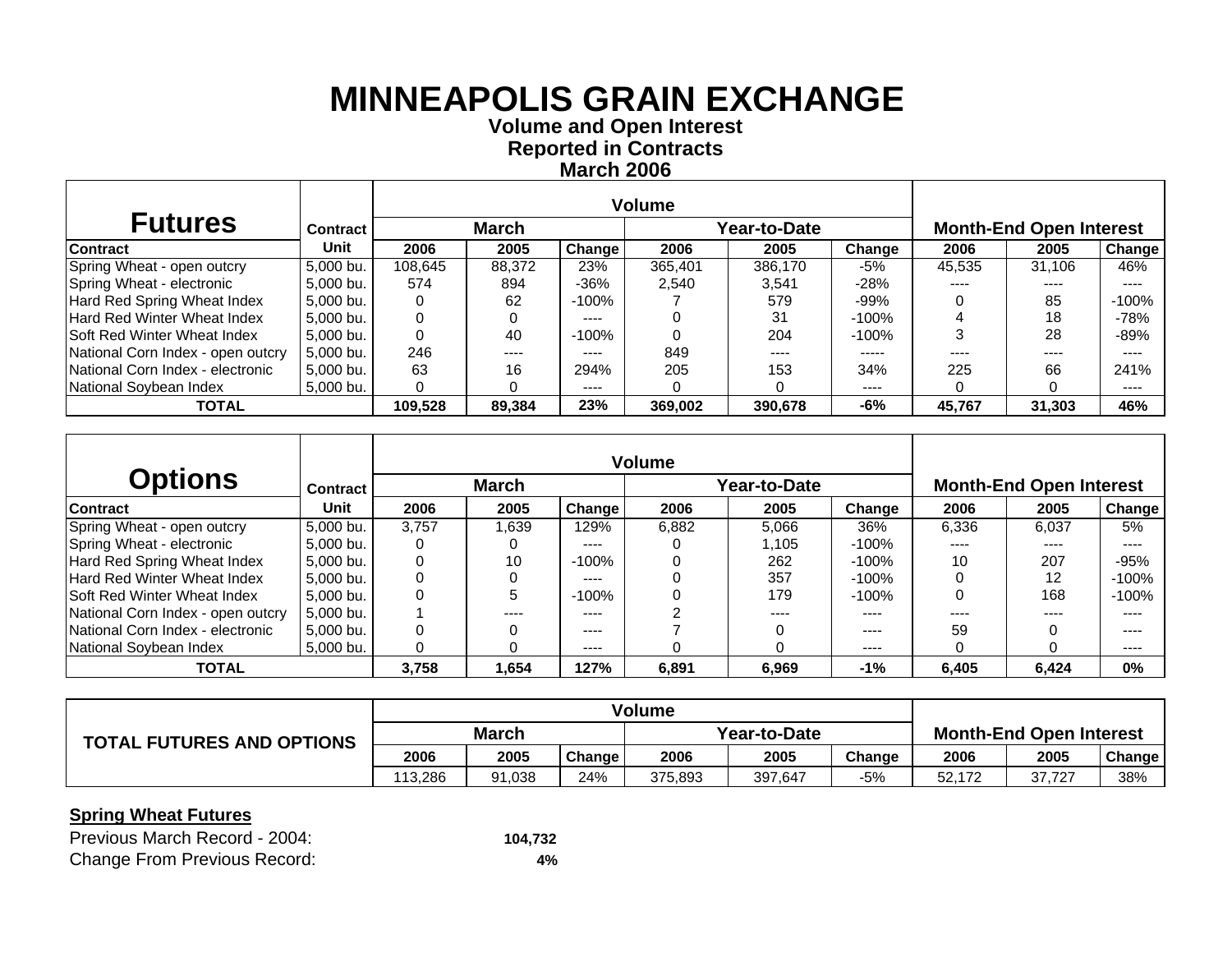**Volume and O pen Interest Re ported in Contracts April 2006**

| <b>Futures</b>                     | <b>Contract</b> |         | <b>April</b> |          |         | Year-to-Date | <b>Month-End Open Interest</b> |        |        |               |
|------------------------------------|-----------------|---------|--------------|----------|---------|--------------|--------------------------------|--------|--------|---------------|
| <b>Contract</b>                    | Unit            | 2006    | 2005         | Change   | 2006    | 2005         | Change                         | 2006   | 2005   | <b>Change</b> |
| Spring Wheat - open outcry         | 5.000 bu.       | 146.377 | 154.914      | -6%      | 511.778 | 541.084      | -5%                            | 49.967 | 27.983 | 79%           |
| Spring Wheat - electronic          | 5,000 bu.       | 1.269   | 718          | 77%      | 3.809   | 4,259        | $-11\%$                        | ----   | ----   | ----          |
| Hard Red Spring Wheat Index        | 5,000 bu.       |         | 15           | -100%    |         | 594          | -99%                           |        | 30     | $-100%$       |
| Hard Red Winter Wheat Index        | 5.000 bu.       |         |              | $-100\%$ |         | 32           | $-100\%$                       |        | 18     | $-83%$        |
| <b>Soft Red Winter Wheat Index</b> | 5,000 bu.       |         | O            | $0\%$    |         | 204          | $-100\%$                       |        |        | $0\%$         |
| National Corn Index - open outcry  | 5.000 bu.       | 89      | ----         | ----     | 938     | ----         | -----                          |        | ----   | ----          |
| National Corn Index - electronic   | 5,000 bu.       |         | 12           | $-75%$   | 208     | 165          | 26%                            | 225    | 58     | 288%          |
| National Soybean Index             | 5,000 bu.       |         |              | 0%       |         |              | $- - - -$                      |        |        | ----          |
| <b>TOTAL</b>                       |                 | 147,738 | 155,660      | -5%      | 516,740 | 546,338      | -5%                            | 50,198 | 28,092 | 79%           |

|                                     |           |       |       |        | <b>Volume</b> |              |          |                                |       |         |
|-------------------------------------|-----------|-------|-------|--------|---------------|--------------|----------|--------------------------------|-------|---------|
| <b>Options</b>                      | Contract  |       | April |        |               | Year-to-Date |          | <b>Month-End Open Interest</b> |       |         |
| <b>Contract</b>                     | Unit      | 2006  | 2005  | Change | 2006          | 2005         | Change   | 2006                           | 2005  | Change  |
| Spring Wheat - open outcry          | 5.000 bu. | 3.356 | 2.327 | 44%    | 10.238        | 7,393        | 38%      | 6.021                          | 3.986 | 51%     |
| Spring Wheat - electronic           | 5,000 bu. |       |       | $0\%$  |               | 1.105        | $-100\%$ | ----                           | ----  | ----    |
| Hard Red Spring Wheat Index         | 5.000 bu. |       |       | $0\%$  |               | 262          | -100%    | $\Omega$                       | 29    | $-100%$ |
| Hard Red Winter Wheat Index         | 5.000 bu. |       | 325   | -100%  |               | 682          | $-100\%$ |                                | 325   | $-100%$ |
| <b>ISoft Red Winter Wheat Index</b> | 5,000 bu. |       |       | $0\%$  |               | 179          | $-100\%$ |                                |       | $-100%$ |
| National Corn Index - open outcry   | 5.000 bu. |       | ----  | ----   |               | ----         | $- - -$  | ----                           | ----  | ---     |
| National Corn Index - electronic    | 5.000 bu. |       | 376   | $-98%$ | 13            | 376          | $-97%$   | 51                             | 426   | $-88%$  |
| National Soybean Index              | 5.000 bu. |       |       | ----   |               |              | $--$     |                                |       | ----    |
| <b>TOTAL</b>                        |           | 3,362 | 3,028 | 11%    | 10,253        | 9,997        | 3%       | 6,072                          | 4,771 | 27%     |

|                                  | <b>Volume</b> |         |        |              |         |        |                                |        |                     |
|----------------------------------|---------------|---------|--------|--------------|---------|--------|--------------------------------|--------|---------------------|
| <b>TOTAL FUTURES AND OPTIONS</b> | April         |         |        | Year-to-Date |         |        | <b>Month-End Open Interest</b> |        |                     |
|                                  | 2006          | 2005    | Change | 2006         | 2005    | Change | 2006                           | 2005   | Change <sub>1</sub> |
|                                  | 151.100       | 158.688 | -5%    | 526,993      | 556.335 | -5%    | 56.270                         | 32,863 | 71%                 |

| Previous April Record - 2005:       | 155,632 |
|-------------------------------------|---------|
| <b>Change From Previous Record:</b> | -5%     |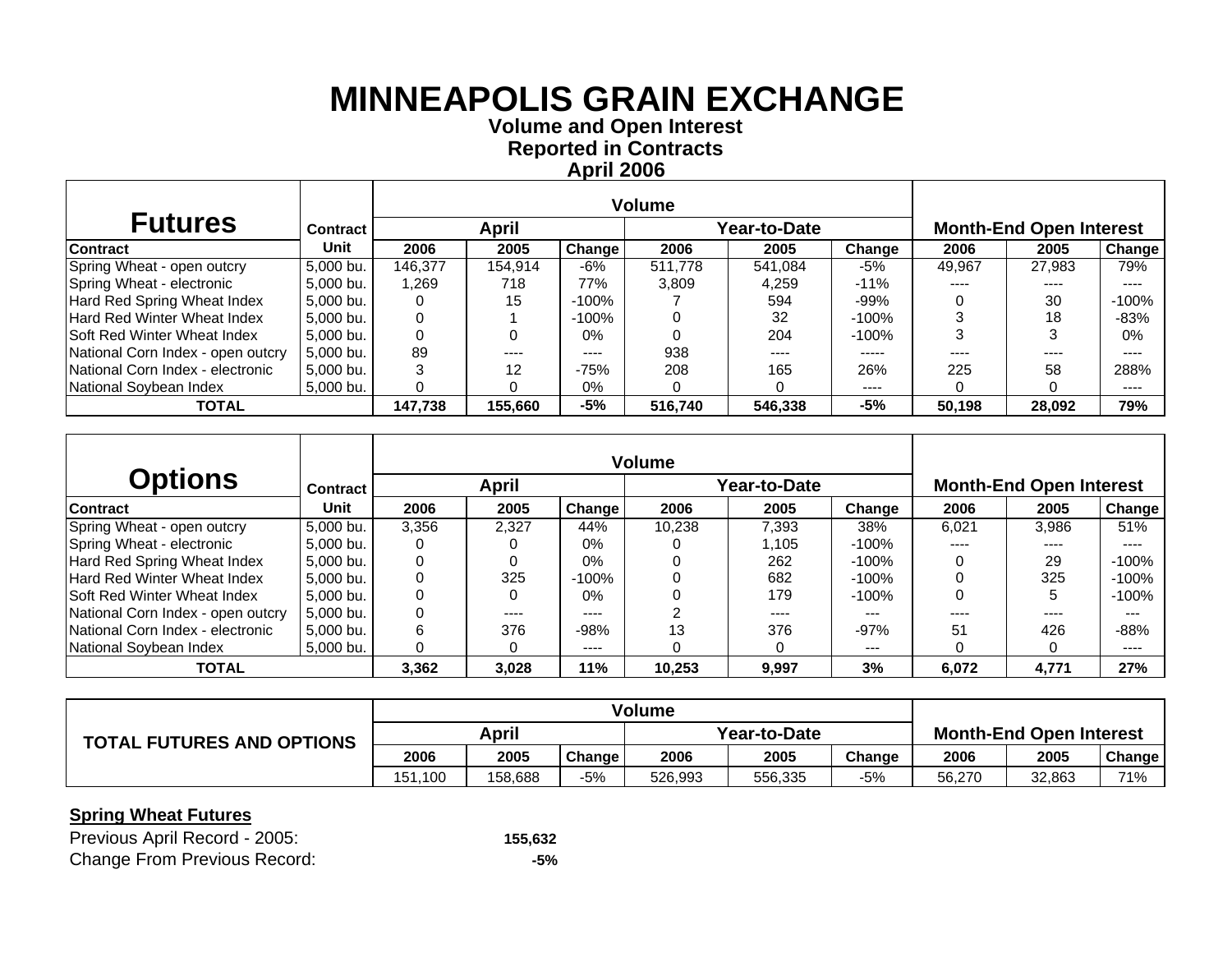**Volume and O pen Interest Re ported in Contracts Ma y 2006**

| <b>Futures</b>                    | <b>Contract</b> |         | May    |        |         | Year-to-Date | <b>Month-End Open Interest</b> |        |        |               |
|-----------------------------------|-----------------|---------|--------|--------|---------|--------------|--------------------------------|--------|--------|---------------|
| <b>Contract</b>                   | Unit            | 2006    | 2005   | Change | 2006    | 2005         | Change                         | 2006   | 2005   | <b>Change</b> |
| Spring Wheat - open outcry        | 5.000 bu.       | 121.033 | 72.251 | 68%    | 632.811 | 613.335      | 3%                             | 57,308 | 30,980 | 85%           |
| Spring Wheat - electronic         | 5,000 bu.       | 1.769   | 762    | 132%   | 5.578   | 5.021        | 11%                            | ----   | ----   | ----          |
| Hard Red Spring Wheat Index       | 5.000 bu.       |         | 26     | -100%  |         | 620          | $-99%$                         |        | 37     | $-100\%$      |
| Hard Red Winter Wheat Index       | 5.000 bu.       |         | 171    | -100%  |         | 203          | -100%                          |        | 176    | $-99%$        |
| Soft Red Winter Wheat Index       | 5.000 bu.       |         | 38     | $0\%$  |         | 242          | $-100%$                        |        | 37     | $-95%$        |
| National Corn Index - open outcry | 5.000 bu.       | 23      | $---$  | ----   | 961     | ----         | -----                          | ----   | ----   | ----          |
| National Corn Index - electronic  | 5,000 bu.       |         | 197    | $-96%$ | 215     | 362          | $-41%$                         | 201    | 210    | $-4%$         |
| National Soybean Index            | 5.000 bu.       |         |        | 0%     |         |              | $\cdots$                       |        |        | ----          |
| <b>TOTAL</b>                      |                 | 122.832 | 73,445 | 67%    | 639,572 | 619,783      | 3%                             | 57,512 | 31,440 | 83%           |

|                                    |                 |       |       |        | <b>Volume</b> |              |          |                                |       |         |  |
|------------------------------------|-----------------|-------|-------|--------|---------------|--------------|----------|--------------------------------|-------|---------|--|
| <b>Options</b>                     | <b>Contract</b> |       | May   |        |               | Year-to-Date |          | <b>Month-End Open Interest</b> |       |         |  |
| <b>Contract</b>                    | Unit            | 2006  | 2005  | Change | 2006          | 2005         | Change   | 2006                           | 2005  | Change  |  |
| Spring Wheat - open outcry         | 5,000 bu.       | 5.958 | 2.396 | 149%   | 16.196        | 9.789        | 65%      | 8.408                          | 4.797 | 75%     |  |
| Spring Wheat - electronic          | 5,000 bu.       |       |       | $0\%$  |               | 1.105        | $-100\%$ | ----                           | ----  | ----    |  |
| Hard Red Spring Wheat Index        | 5.000 bu.       |       | 120   | $0\%$  |               | 382          | -100%    |                                | 145   | $-100%$ |  |
| Hard Red Winter Wheat Index        | 5,000 bu.       |       | 1064  | -100%  |               | .746         | -100%    |                                | ,389  | $-100%$ |  |
| <b>Soft Red Winter Wheat Index</b> | 5,000 bu.       |       | 150   | $0\%$  |               | 329          | $-100%$  |                                | 150   | $-100%$ |  |
| National Corn Index - open outcry  | 5.000 bu.       | ⌒     | ----  | ----   |               | $- - - -$    | $- - -$  | ----                           | ----  | $- - -$ |  |
| National Corn Index - electronic   | 5.000 bu.       | 6     | 828   | $-99%$ | 19            | 204. ا       | $-98%$   | 15                             | .254  | $-99%$  |  |
| National Soybean Index             | 5.000 bu.       | 0     | 0     | ----   |               |              | $--$     |                                |       | ----    |  |
| <b>TOTAL</b>                       |                 | 5,966 | 4,558 | 31%    | 16,219        | 14,555       | 11%      | 8,423                          | 7,735 | 9%      |  |

|                                  | <b>Volume</b> |        |        |              |         |        |                                |        |                     |
|----------------------------------|---------------|--------|--------|--------------|---------|--------|--------------------------------|--------|---------------------|
| <b>TOTAL FUTURES AND OPTIONS</b> | May           |        |        | Year-to-Date |         |        | <b>Month-End Open Interest</b> |        |                     |
|                                  | 2006          | 2005   | Change | 2006         | 2005    | Change | 2006                           | 2005   | Change <sub>1</sub> |
|                                  | 128.798       | 78.003 | 65%    | 655,791      | 634,338 | 3%     | 65.935                         | 39,175 | 68%                 |

| Previous May Record - 2004:         | 91.732 |
|-------------------------------------|--------|
| <b>Change From Previous Record:</b> | 34%    |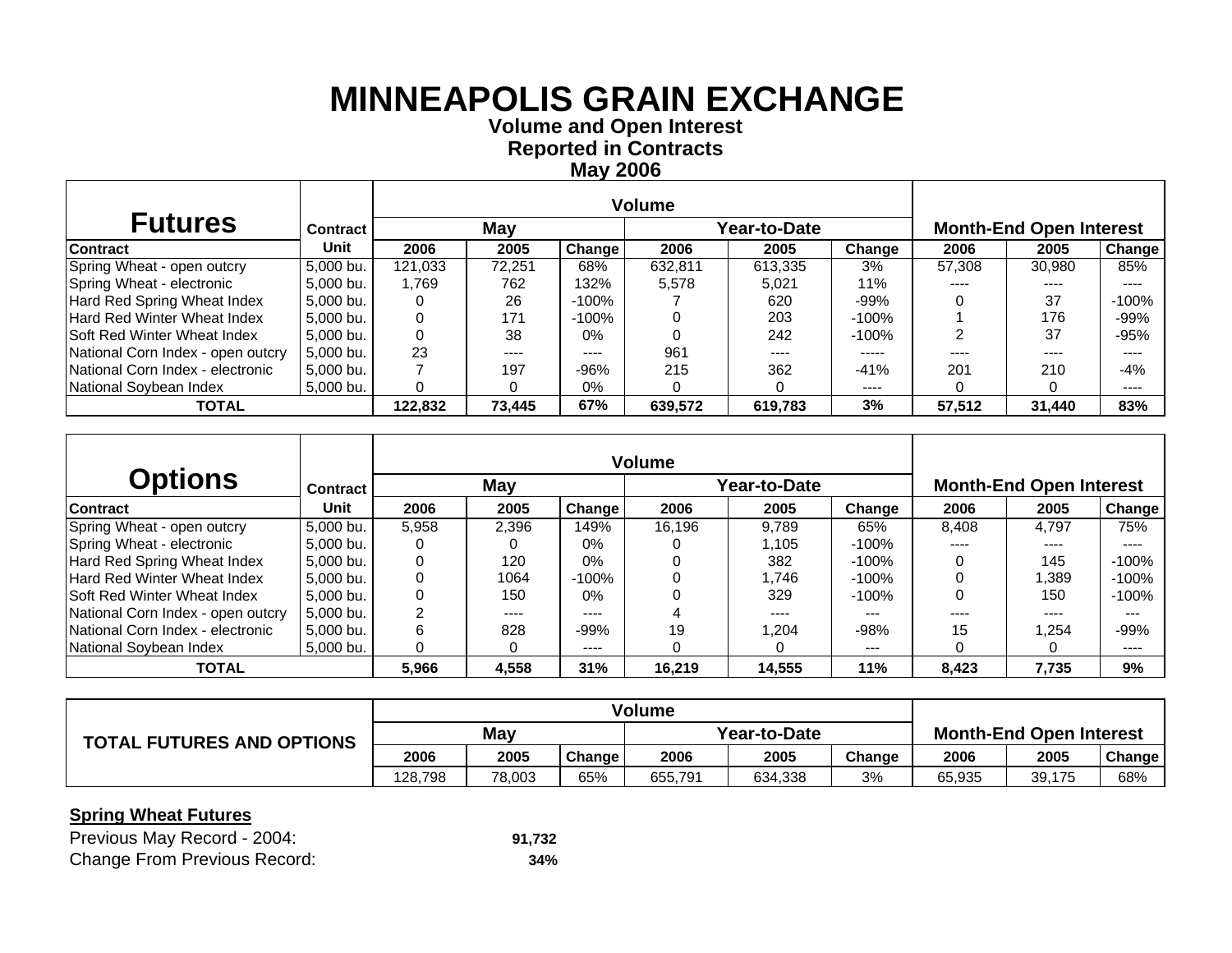**Volume and O pen Interest Re ported in Contracts June 2006**

| <b>Futures</b>                     | <b>Contract</b> |         | June    |               |         | Year-to-Date | <b>Month-End Open Interest</b> |        |        |          |
|------------------------------------|-----------------|---------|---------|---------------|---------|--------------|--------------------------------|--------|--------|----------|
| <b>Contract</b>                    | Unit            | 2006    | 2005    | <b>Change</b> | 2006    | 2005         | Change                         | 2006   | 2005   | Change   |
| Spring Wheat - open outcry         | 5,000 bu.       | 168,339 | 131.437 | 28%           | 801.150 | 744.772      | 8%                             | 50,325 | 26.191 | 92%      |
| Spring Wheat - electronic          | 5,000 bu.       | 1,235   | .463    | -16%          | 6.813   | 6,484        | 5%                             |        | ----   |          |
| Hard Red Spring Wheat Index        | 5,000 bu.       |         | 22      | -100%         |         | 642          | $-99%$                         |        | 50     | $-100\%$ |
| <b>Hard Red Winter Wheat Index</b> | 5,000 bu.       | 10      | 183     | $-95%$        | 10      | 386          | $-97%$                         | 10     | 282    | $-96%$   |
| <b>Soft Red Winter Wheat Index</b> | 5,000 bu.       |         | O       | $0\%$         |         | 242          | $-100\%$                       |        | 35     | $-94%$   |
| National Corn Index - open outcry  | 5,000 bu.       | 30      | ----    | ----          | 991     | $- - - -$    | -----                          |        | ----   | ----     |
| National Corn Index - electronic   | 5,000 bu.       | 13      |         | $0\%$         | 228     | 362          | $-37%$                         | 185    | 203    | $-9%$    |
| National Soybean Index             | 5,000 bu.       |         |         | $0\%$         |         |              | $\cdots$                       |        |        | ----     |
| <b>TOTAL</b>                       |                 | 169,627 | 133,105 | 27%           | 809,199 | 752,888      | 7%                             | 50,522 | 26,761 | 89%      |

|                                    |                 |       |       |        | <b>Volume</b> |              |         |                                |        |         |
|------------------------------------|-----------------|-------|-------|--------|---------------|--------------|---------|--------------------------------|--------|---------|
| <b>Options</b>                     | <b>Contract</b> |       | June  |        |               | Year-to-Date |         | <b>Month-End Open Interest</b> |        |         |
| <b>Contract</b>                    | Unit            | 2006  | 2005  | Change | 2006          | 2005         | Change  | 2006                           | 2005   | Change  |
| Spring Wheat - open outcry         | 5,000 bu.       | 3.518 | 2.724 | 29%    | 19.714        | 12.513       | 58%     | 6.563                          | 2.987  | 120%    |
| Spring Wheat - electronic          | 5,000 bu.       |       |       | 0%     |               | l.105        | -100%   | ----                           | ----   |         |
| Hard Red Spring Wheat Index        | 5.000 bu.       |       | 0     | $0\%$  |               | 382          | -100%   |                                | 145    | $-100%$ |
| Hard Red Winter Wheat Index        | 5,000 bu.       |       | 0     | 0%     |               | .746         | -100%   |                                | ,389   | $-100%$ |
| <b>Soft Red Winter Wheat Index</b> | 5,000 bu.       |       | 0     | $0\%$  |               | 329          | $-100%$ |                                | 150    | $-100%$ |
| National Corn Index - open outcry  | 5.000 bu.       |       | ----  | ----   |               | $- - - -$    | $- - -$ |                                | ----   | $- - -$ |
| National Corn Index - electronic   | 5.000 bu.       |       | 0     | $0\%$  | 19            | 204. ا       | $-98%$  | q                              | 204. ا | $-99%$  |
| National Soybean Index             | 5.000 bu.       |       | 0     |        |               |              | $--$    |                                |        | ----    |
| <b>TOTAL</b>                       |                 | 3,518 | 2.724 | 29%    | 19,737        | 17,279       | 14%     | 6,572                          | 5,875  | 12%     |

|                                  | <b>Volume</b> |         |        |              |         |        |                                |        |                     |
|----------------------------------|---------------|---------|--------|--------------|---------|--------|--------------------------------|--------|---------------------|
| <b>TOTAL FUTURES AND OPTIONS</b> | June          |         |        | Year-to-Date |         |        | <b>Month-End Open Interest</b> |        |                     |
|                                  | 2006          | 2005    | Change | 2006         | 2005    | Change | 2006                           | 2005   | Change <sub>1</sub> |
|                                  | 173.145       | 135.829 | 27%    | 828,936      | 770.167 | 8%     | 57.094                         | 32,636 | 75%                 |

| Previous June Record - 1999:        | 145,620 |
|-------------------------------------|---------|
| <b>Change From Previous Record:</b> | 16%     |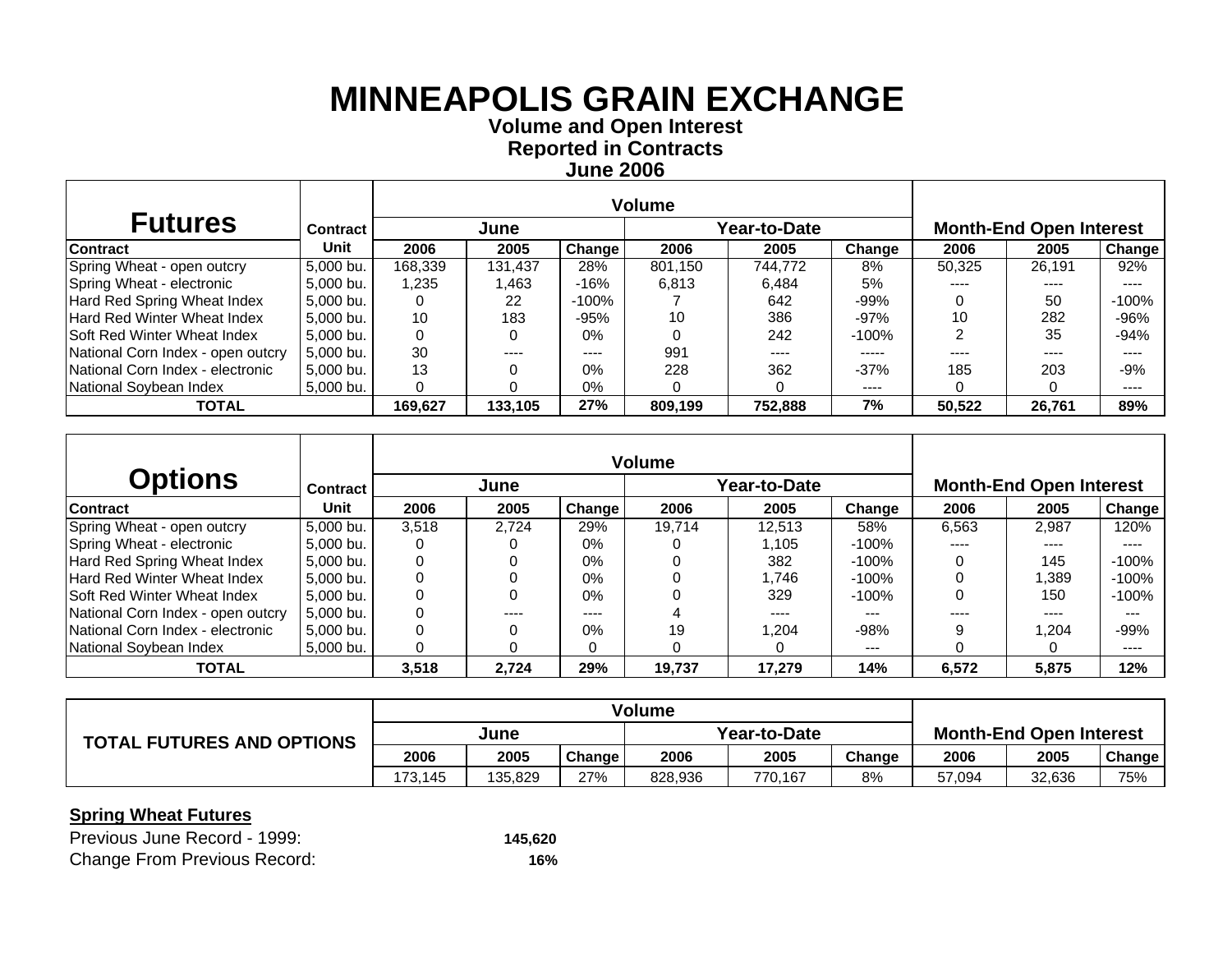**Volume and O pen Interest Re ported in Contracts Jul y 2006**

| <b>Futures</b>                    | <b>Contract</b> |         | July   |        |         | Year-to-Date |           |        | <b>Month-End Open Interest</b> |        |
|-----------------------------------|-----------------|---------|--------|--------|---------|--------------|-----------|--------|--------------------------------|--------|
| <b>Contract</b>                   | Unit            | 2006    | 2005   | Change | 2006    | 2005         | Change    | 2006   | 2005                           | Change |
| Spring Wheat - open outcry        | 5.000 bu.       | 164.976 | 68.481 | 141%   | 966.126 | 813.253      | 19%       | 56.750 | 26,803                         | 12%    |
| Spring Wheat - electronic         | 5.000 bu.       | 3,169   | .309   | 142%   | 9,982   | 7.793        | 28%       |        |                                | ----   |
| Hard Red Spring Wheat Index       | 5.000 bu.       |         |        | -100%  |         | 643          | $-99%$    |        | 24                             | ----   |
| Hard Red Winter Wheat Index       | 5.000 bu.       | 8       | 6      | 33%    | 18      | 392          | $-95%$    | 18     | 287                            | $-94%$ |
| Soft Red Winter Wheat Index       | 5.000 bu.       |         |        | $0\%$  |         | 242          | $-100\%$  |        | 34                             | $-97%$ |
| National Corn Index - open outcry | 5.000 bu.       | 12      | ----   | ----   | 1,003   | ----         | -----     | ----   | 196                            | ----   |
| National Corn Index - electronic  | 5.000 bu.       |         |        | $0\%$  | 235     | 362          | $-35%$    | 157    |                                | ----   |
| National Soybean Index            | 5.000 bu.       |         |        | 0%     |         |              | $- - - -$ |        |                                | ----   |
| <b>TOTAL</b>                      |                 | 168,172 | 69,797 | 141%   | 977,371 | 822,685      | 19%       | 56,926 | 27,344                         | 108%   |

|                                    |                 |       |        |        | Volume |              |          |       |                                |         |
|------------------------------------|-----------------|-------|--------|--------|--------|--------------|----------|-------|--------------------------------|---------|
| <b>Options</b>                     | <b>Contract</b> |       | July   |        |        | Year-to-Date |          |       | <b>Month-End Open Interest</b> |         |
| <b>Contract</b>                    | Unit            | 2006  | 2005   | Change | 2006   | 2005         | Change   | 2006  | 2005                           | Change  |
| Spring Wheat - open outcry         | 5,000 bu.       | 6.655 | 270. ا | 424%   | 26.369 | 13.783       | 91%      | 9.693 | 3.287                          | l95%    |
| Spring Wheat - electronic          | 5,000 bu.       |       |        | 0%     |        | l.105        | -100%    | $---$ | ----                           | ----    |
| Hard Red Spring Wheat Index        | 5,000 bu.       |       | 0      | $0\%$  |        | 382          | -100%    |       | 145                            | $-100%$ |
| Hard Red Winter Wheat Index        | 5.000 bu.       |       | 0      | $0\%$  |        | .746         | $-100\%$ |       | ,389                           | $-100%$ |
| <b>Soft Red Winter Wheat Index</b> | 5,000 bu.       |       | 0      | $0\%$  |        | 329          | $-100%$  |       | 150                            | $-100%$ |
| National Corn Index - open outcry  | 5.000 bu.       |       | ----   | ----   |        | ----         | ---      |       | ----                           | $-- -$  |
| National Corn Index - electronic   | 5.000 bu.       |       | 0      | 0%     | 19     | 204. ا       | $-98%$   | 8     | 1.204                          | $-99%$  |
| National Soybean Index             | 5.000 bu.       |       | 0      |        |        |              | $--$     |       |                                | ----    |
| <b>TOTAL</b>                       |                 | 6.655 | 1.270  | 424%   | 26,392 | 18.549       | 42%      | 9.701 | 6.175                          | 57%     |

|                                  | <b>Volume</b> |        |        |              |         |        |                                |        |               |
|----------------------------------|---------------|--------|--------|--------------|---------|--------|--------------------------------|--------|---------------|
| <b>TOTAL FUTURES AND OPTIONS</b> | July          |        |        | Year-to-Date |         |        | <b>Month-End Open Interest</b> |        |               |
|                                  | 2006          | 2005   | Change | 2006         | 2005    | Change | 2006                           | 2005   | <b>Change</b> |
|                                  | 174.827       | 71.067 | 146%   | .003.763     | 841.234 | 19%    | 66.627                         | 33,519 | 99%           |

| Previous July Record - 2002:        | 110,518 |
|-------------------------------------|---------|
| <b>Change From Previous Record:</b> | 52%     |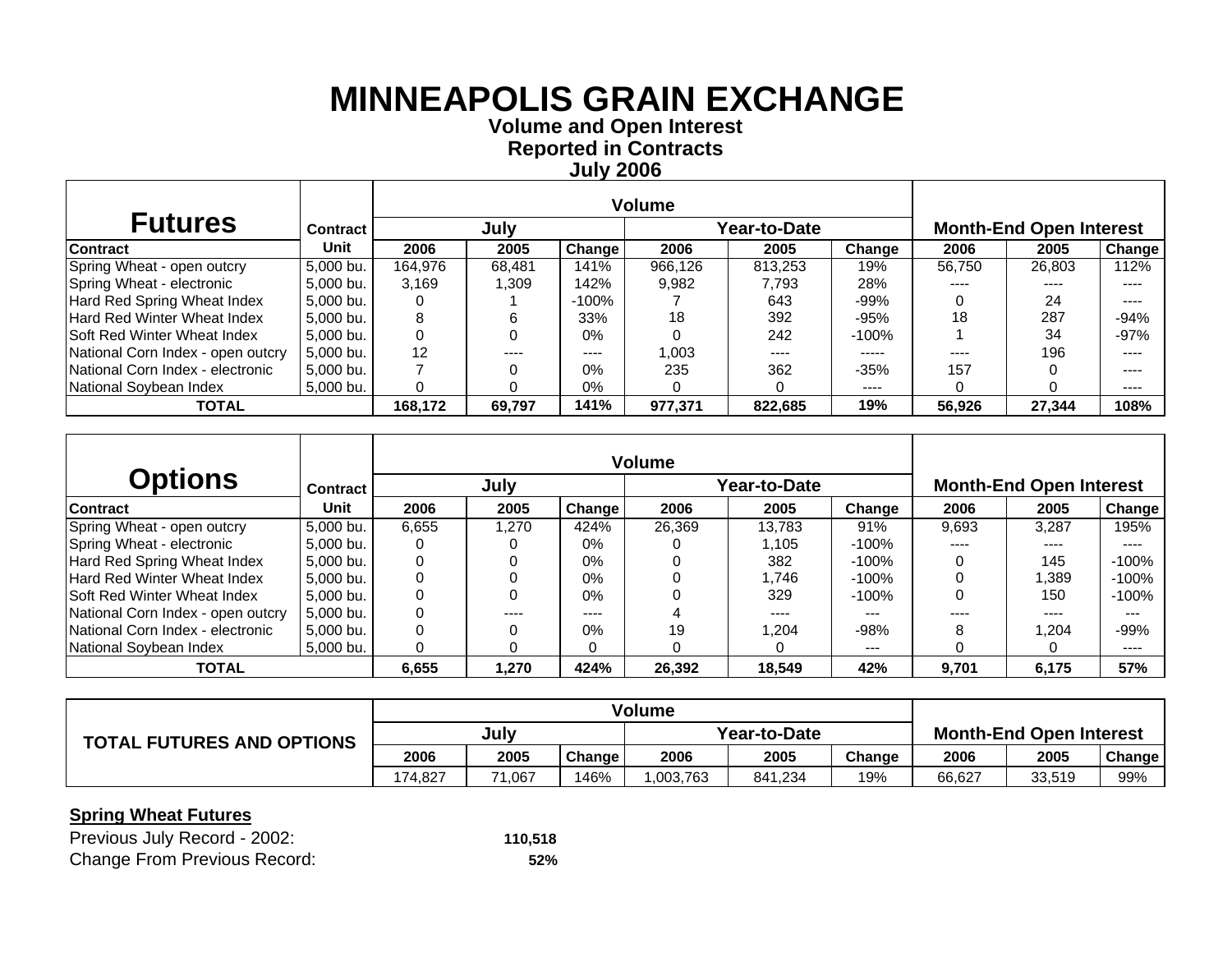**Volume and O pen Interest Re ported in Contracts A u gust 2006**

| <b>Futures</b>                     | <b>Contract</b> |         | <b>August</b> |          |           | Year-to-Date |           |        | <b>Month-End Open Interest</b> |               |
|------------------------------------|-----------------|---------|---------------|----------|-----------|--------------|-----------|--------|--------------------------------|---------------|
| <b>Contract</b>                    | Unit            | 2006    | 2005          | Change   | 2006      | 2005         | Change    | 2006   | 2005                           | <b>Change</b> |
| Spring Wheat - open outcry         | 5.000 bu.       | 157.269 | 147.184       | 7%       | ,123,395  | 960,437      | 17%       | 46.745 | 30.023                         | 56%           |
| Spring Wheat - electronic          | 5,000 bu.       | 28.283  | 525           | 5287%    | 38.265    | 8,318        | 360%      | ----   |                                | ----          |
| Hard Red Spring Wheat Index        | 5,000 bu.       |         |               | $0\%$    |           | 643          | $-99%$    |        | 22                             | ----          |
| Hard Red Winter Wheat Index        | 5.000 bu.       |         | 23            | $-100\%$ | 18        | 415          | $-96%$    | 18     | 287                            | $-94%$        |
| <b>Soft Red Winter Wheat Index</b> | 5,000 bu.       |         | 0             | $0\%$    |           | 242          | $-100\%$  |        | 34                             | $-97%$        |
| National Corn Index - open outcry  | 5.000 bu.       |         | ----          | ----     | 1.003     | ----         | -----     | ----   | ----                           | ----          |
| National Corn Index - electronic   | 5,000 bu.       |         | 108           | $0\%$    | 239       | 470          | $-49%$    | 101    | 252                            | ----          |
| National Soybean Index             | 5,000 bu.       |         |               | 0%       |           |              | $- - - -$ |        |                                | $\cdots$      |
| <b>TOTAL</b>                       |                 | 185,556 | 147,840       | 26%      | 1,162,927 | 970,525      | 20%       | 46,865 | 30,618                         | 53%           |

|                                    |                 |       |               |        | <b>Volume</b> |              |         |       |                                |               |
|------------------------------------|-----------------|-------|---------------|--------|---------------|--------------|---------|-------|--------------------------------|---------------|
| <b>Options</b>                     | <b>Contract</b> |       | <b>August</b> |        |               | Year-to-Date |         |       | <b>Month-End Open Interest</b> |               |
| <b>Contract</b>                    | <b>Unit</b>     | 2006  | 2005          | Change | 2006          | 2005         | Change  | 2006  | 2005                           | <b>Change</b> |
| Spring Wheat - open outcry         | 5,000 bu.       | 3.105 | 3.649         | $-15%$ | 29.474        | 17.432       | 69%     | 7.897 | 3.329                          | 137%          |
| Spring Wheat - electronic          | 5,000 bu.       |       |               | 0%     |               | 1.105        | $-100%$ | ----  | ----                           | ----          |
| Hard Red Spring Wheat Index        | 5.000 bu.       |       | 0             | $0\%$  |               | 382          | -100%   |       | 145                            | $-100\%$      |
| Hard Red Winter Wheat Index        | 5.000 bu.       |       | 0             | 0%     |               | 1.746        | -100%   |       | .389                           | $-100\%$      |
| <b>Soft Red Winter Wheat Index</b> | 5.000 bu.       |       | 0             | $0\%$  |               | 329          | $-100%$ |       | 150                            | -100%         |
| National Corn Index - open outcry  | 5,000 bu.       |       | ----          | ----   |               | ----         | $- - -$ |       | ----                           |               |
| National Corn Index - electronic   | 5.000 bu.       |       | 0             | 0%     | 19            | 1.204        | $-98%$  |       | 204. ا                         | $-100\%$      |
| National Soybean Index             | 5,000 bu.       |       | O             |        |               |              | $---$   |       |                                | ----          |
| <b>TOTAL</b>                       |                 | 3,105 | 3,649         | $-15%$ | 29,497        | 22,198       | 33%     | 7,897 | 6,217                          | 27%           |

|                                  | <b>Volume</b> |         |        |              |         |        |                                |        |        |
|----------------------------------|---------------|---------|--------|--------------|---------|--------|--------------------------------|--------|--------|
| <b>TOTAL FUTURES AND OPTIONS</b> | Auaust        |         |        | Year-to-Date |         |        | <b>Month-End Open Interest</b> |        |        |
|                                  | 2006          | 2005    | Change | 2006         | 2005    | Change | 2006                           | 2005   | Change |
|                                  | 188.661       | 151.489 | 25%    | .192.424     | 992,723 | 20%    | 54.762                         | 36,835 | 49%    |

| Previous August Record - 2004:      | 162,153 |
|-------------------------------------|---------|
| <b>Change From Previous Record:</b> | 14%     |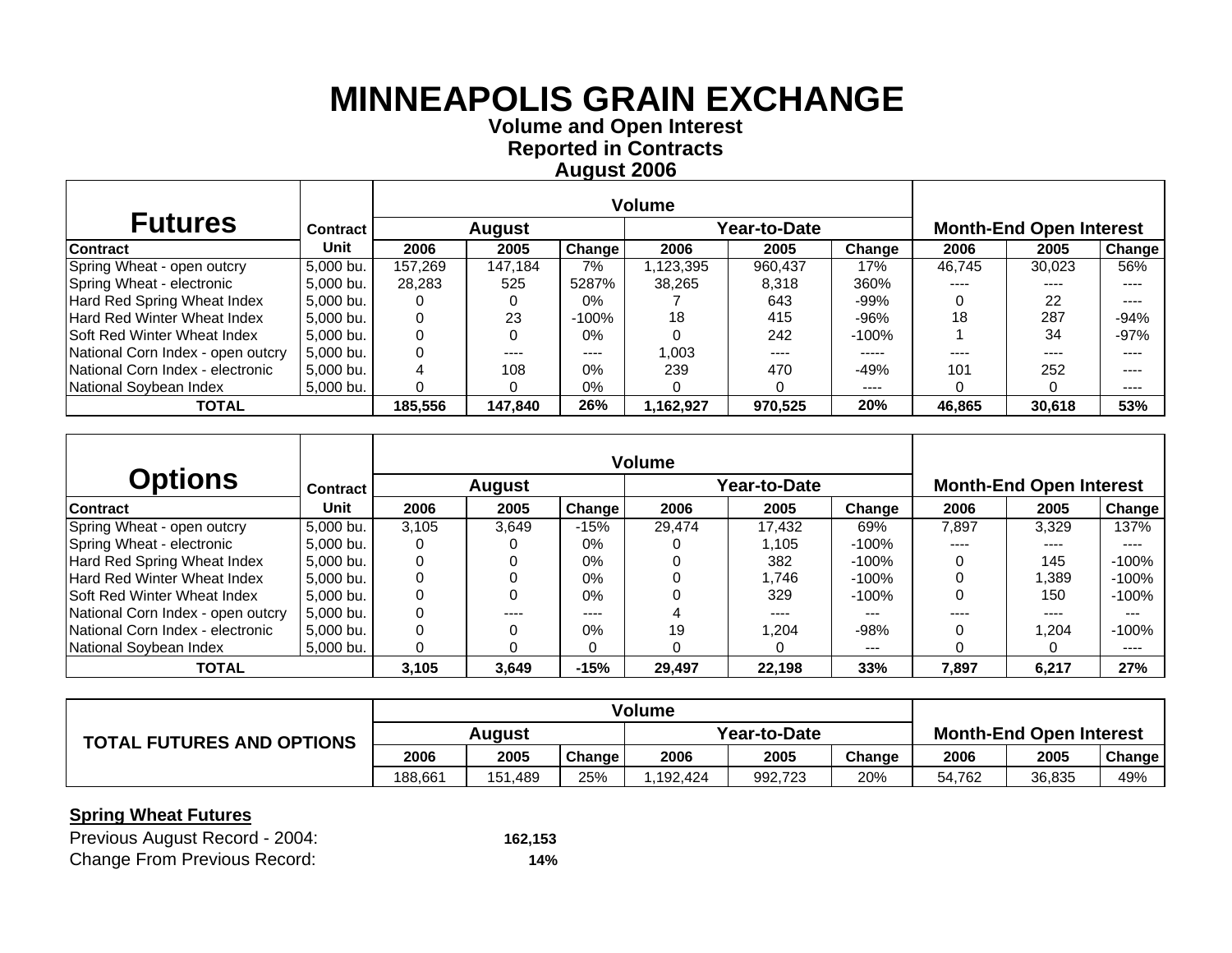**Volume and O pen Interest Re ported in Contracts Se ptember 2006**

| <b>Futures</b>                     | <b>Contract</b> |        | <b>September</b> |        |           | Year-to-Date |           |        | <b>Month-End Open Interest</b> |         |  |  |
|------------------------------------|-----------------|--------|------------------|--------|-----------|--------------|-----------|--------|--------------------------------|---------|--|--|
| Contract                           | Unit            | 2006   | 2005             | Change | 2006      | 2005         | Change    | 2006   | 2005                           | Change  |  |  |
| Spring Wheat - open outcry         | 5.000 bu.       | 77.526 | 118.141          | $-34%$ | ,200,921  | 1,078,578    | 11%       | 46.190 | 31.353                         | 47%     |  |  |
| Spring Wheat - electronic          | 5,000 bu.       | 12.907 | 284              | 4445%  | 51,172    | 8,602        | 495%      | ----   | ----                           | ----    |  |  |
| Hard Red Spring Wheat Index        | 5,000 bu.       |        |                  | $0\%$  |           | 645          | $-99%$    |        | 20                             | $-100%$ |  |  |
| Hard Red Winter Wheat Index        | 5,000 bu.       |        | 10               | -100%  | 18        | 425          | $-96%$    | 18     | 159                            | -89%    |  |  |
| <b>Soft Red Winter Wheat Index</b> | 5,000 bu.       |        | 4                | $0\%$  |           | 246          | $-100\%$  |        | 25                             | -100%   |  |  |
| National Corn Index - open outcry  | 5.000 bu.       |        | ----             | ----   | 1,003     | ----         | -----     | ----   | ----                           | ----    |  |  |
| National Corn Index - electronic   | 5,000 bu.       | 36     | 214              | $0\%$  | 275       | 684          | $-60%$    | 21     | 351                            | $-94%$  |  |  |
| National Soybean Index             | 5,000 bu.       |        |                  | 0%     |           |              | $- - - -$ |        |                                | ----    |  |  |
| <b>TOTAL</b>                       |                 | 90,469 | 118,655          | $-24%$ | 1,253,396 | 1,089,180    | 15%       | 46,229 | 31,908                         | 45%     |  |  |

|                                    |                 |       |                  |        | <b>Volume</b> |              |          |       |                                |         |
|------------------------------------|-----------------|-------|------------------|--------|---------------|--------------|----------|-------|--------------------------------|---------|
| <b>Options</b>                     | <b>Contract</b> |       | <b>September</b> |        |               | Year-to-Date |          |       | <b>Month-End Open Interest</b> |         |
| <b>Contract</b>                    | Unit            | 2006  | 2005             | Change | 2006          | 2005         | Change   | 2006  | 2005                           | Change  |
| Spring Wheat - open outcry         | 5,000 bu.       | 3.227 | 1.764            | 83%    | 32.701        | 19.196       | 70%      | 9.678 | 3.323                          | 191%    |
| Spring Wheat - electronic          | 5,000 bu.       |       |                  | 0%     |               | l.105        | -100%    | $---$ | ----                           | ----    |
| Hard Red Spring Wheat Index        | 5,000 bu.       |       | 45               | $0\%$  |               | 427          | -100%    |       | 190                            | $-100%$ |
| Hard Red Winter Wheat Index        | 5.000 bu.       |       | 0                | $0\%$  |               | .746         | $-100\%$ |       | 350. ا                         | $-100%$ |
| <b>Soft Red Winter Wheat Index</b> | 5,000 bu.       |       | 0                | $0\%$  |               | 329          | $-100%$  |       | 100                            | $-100%$ |
| National Corn Index - open outcry  | 5.000 bu.       |       | ----             | ----   |               | ----         | ---      |       | ----                           | ---     |
| National Corn Index - electronic   | 5.000 bu.       |       | 1.034            | $0\%$  | 19            | 2.246        | $-99%$   |       | 1,932                          | $-100%$ |
| National Soybean Index             | 5.000 bu.       |       | $\Omega$         | $0\%$  |               |              | $--$     |       |                                | ----    |
| <b>TOTAL</b>                       |                 | 3.227 | 2.843            | 14%    | 32.724        | 25,049       | 31%      | 9,678 | 6.895                          | 40%     |

|                                  | <b>Volume</b>    |         |        |              |          |        |                                |        |        |
|----------------------------------|------------------|---------|--------|--------------|----------|--------|--------------------------------|--------|--------|
| <b>TOTAL FUTURES AND OPTIONS</b> | <b>September</b> |         |        | Year-to-Date |          |        | <b>Month-End Open Interest</b> |        |        |
|                                  | 2006             | 2005    | Change | 2006         | 2005     | Change | 2006                           | 2005   | Change |
|                                  | 93,696           | 121.498 | $-23%$ | .286,120     | .114.229 | 15%    | 55,907                         | 38,803 | 44%    |

| Previous September Record - 2002:   | 151,226 |
|-------------------------------------|---------|
| <b>Change From Previous Record:</b> | -40%    |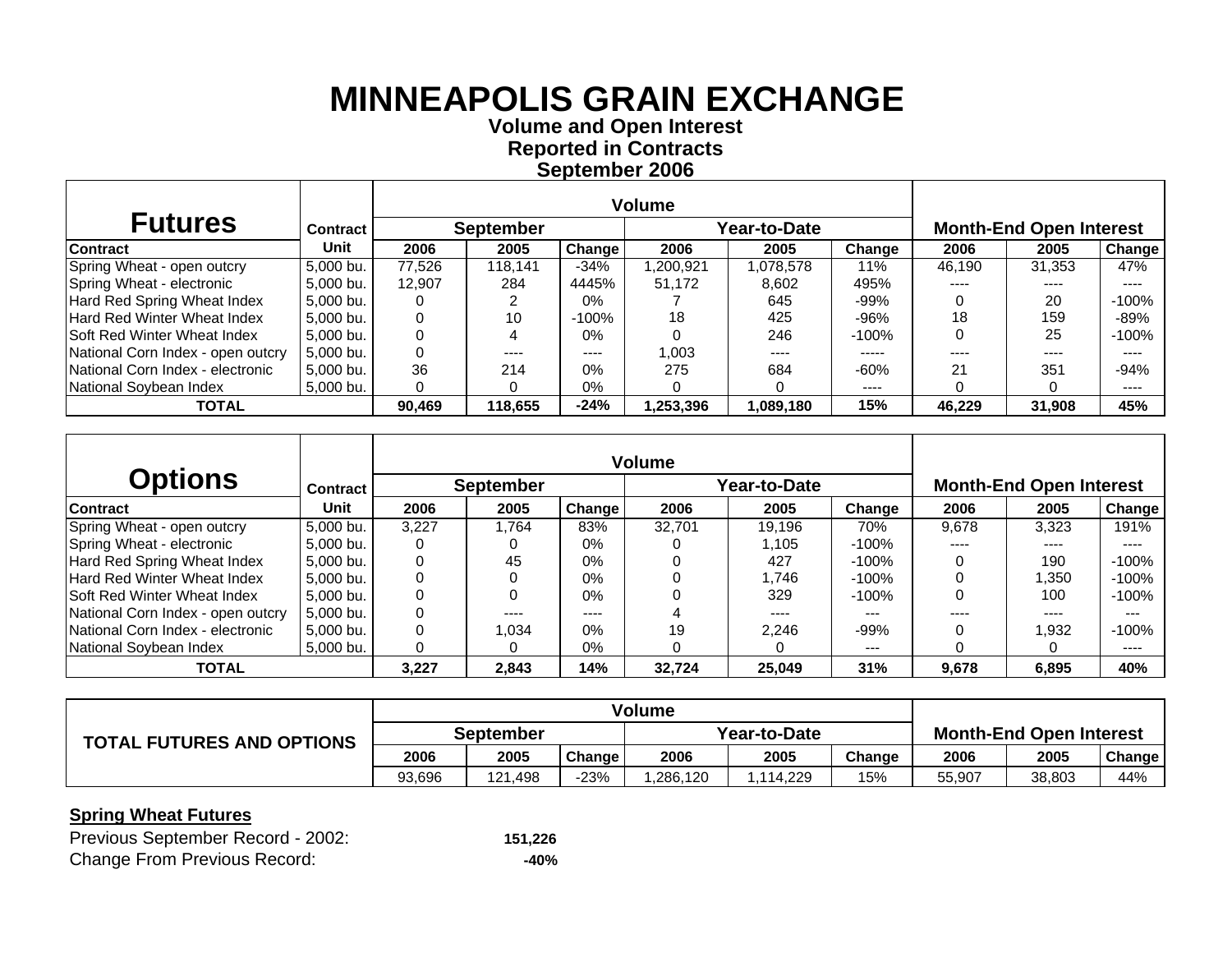**Volume and O pen Interest Re ported in Contracts October 2006**

| <b>Futures</b>                     | <b>Contract</b> |         | October |          |           | Year-to-Date | <b>Month-End Open Interest</b> |        |        |               |
|------------------------------------|-----------------|---------|---------|----------|-----------|--------------|--------------------------------|--------|--------|---------------|
| <b>Contract</b>                    | Unit            | 2006    | 2005    | Change   | 2006      | 2005         | Change                         | 2006   | 2005   | <b>Change</b> |
| Spring Wheat - open outcry         | 5.000 bu.       | 119.149 | 99,042  | 20%      | .320,070  | 1.177.620    | 12%                            | 49,453 | 36.681 | 35%           |
| Spring Wheat - electronic          | 5,000 bu.       | 12.721  | 283     | 4395%    | 63.893    | 8,885        | 619%                           |        | ----   |               |
| Hard Red Spring Wheat Index        | 5,000 bu.       |         |         | $0\%$    |           | 647          | $-99%$                         |        | 22     | $-100%$       |
| Hard Red Winter Wheat Index        | 5.000 bu.       |         |         | $-100\%$ | 18        | 427          | $-96%$                         | 18     | 149    | $-88%$        |
| <b>Soft Red Winter Wheat Index</b> | 5,000 bu.       |         |         | $0\%$    |           | 250          | $-100\%$                       |        | 24     | -100%         |
| National Corn Index - open outcry  | 5.000 bu.       |         | ----    | ----     | 1.003     | ----         | -----                          |        | ----   | ----          |
| National Corn Index - electronic   | 5,000 bu.       |         | 586     | $0\%$    | 275       | 1.270        | $-78%$                         |        | 790    | $-99%$        |
| National Soybean Index             | 5,000 bu.       |         |         | 0%       |           |              | $- - - -$                      |        |        | ----          |
| <b>TOTAL</b>                       |                 | 131,870 | 99,919  | 32%      | 1,385,266 | 1,189,099    | 16%                            | 49,476 | 37,666 | 31%           |

|                                    |           |       |                |        | <b>Volume</b> |              |          |                                |                   |               |
|------------------------------------|-----------|-------|----------------|--------|---------------|--------------|----------|--------------------------------|-------------------|---------------|
| <b>Options</b>                     | Contract  |       | <b>October</b> |        |               | Year-to-Date |          | <b>Month-End Open Interest</b> |                   |               |
| <b>Contract</b>                    | Unit      | 2006  | 2005           | Change | 2006          | 2005         | Change   | 2006                           | 2005              | <b>Change</b> |
| Spring Wheat - open outcry         | 5,000 bu. | 3.466 | .484           | 134%   | 36.167        | 20.680       | 75%      | 9.390                          | 3.980             | 136%          |
| Spring Wheat - electronic          | 5,000 bu. |       |                | $0\%$  |               | 1.105        | $-100\%$ | ----                           | ----              | ----          |
| Hard Red Spring Wheat Index        | 5.000 bu. |       | 20             | $0\%$  |               | 447          | -100%    | 0                              | 210               | $-100%$       |
| Hard Red Winter Wheat Index        | 5.000 bu. |       |                | $0\%$  |               | 1.746        | -100%    |                                | $\overline{.}350$ | $-100%$       |
| <b>Soft Red Winter Wheat Index</b> | 5.000 bu. |       |                | $0\%$  |               | 329          | $-100%$  | 0                              | 100               | $-100%$       |
| National Corn Index - open outcry  | 5.000 bu. |       | ----           | ----   |               | ----         | ---      |                                | ----              | ---           |
| National Corn Index - electronic   | 5.000 bu. |       | 295            | $0\%$  | 19            | 2.541        | $-99%$   |                                | 2.183             | $-100%$       |
| National Soybean Index             | 5.000 bu. |       | $\Omega$       | 0%     |               |              | $--$     |                                |                   | $---$         |
| <b>TOTAL</b>                       |           | 3,466 | 1,799          | 93%    | 36,190        | 26,848       | 35%      | 9,390                          | 7,823             | 20%           |

|                                  | <b>Volume</b> |         |        |              |          |        |                                |        |        |
|----------------------------------|---------------|---------|--------|--------------|----------|--------|--------------------------------|--------|--------|
| <b>TOTAL FUTURES AND OPTIONS</b> | October       |         |        | Year-to-Date |          |        | <b>Month-End Open Interest</b> |        |        |
|                                  | 2006          | 2005    | Change | 2006         | 2005     | Change | 2006                           | 2005   | Change |
|                                  | 135.336       | 101.718 | 33%    | .421.456     | .215,947 | 17%    | 58.866                         | 45.489 | 29%    |

| Previous October Record - 2002:     | 121.699 |
|-------------------------------------|---------|
| <b>Change From Previous Record:</b> | 8%      |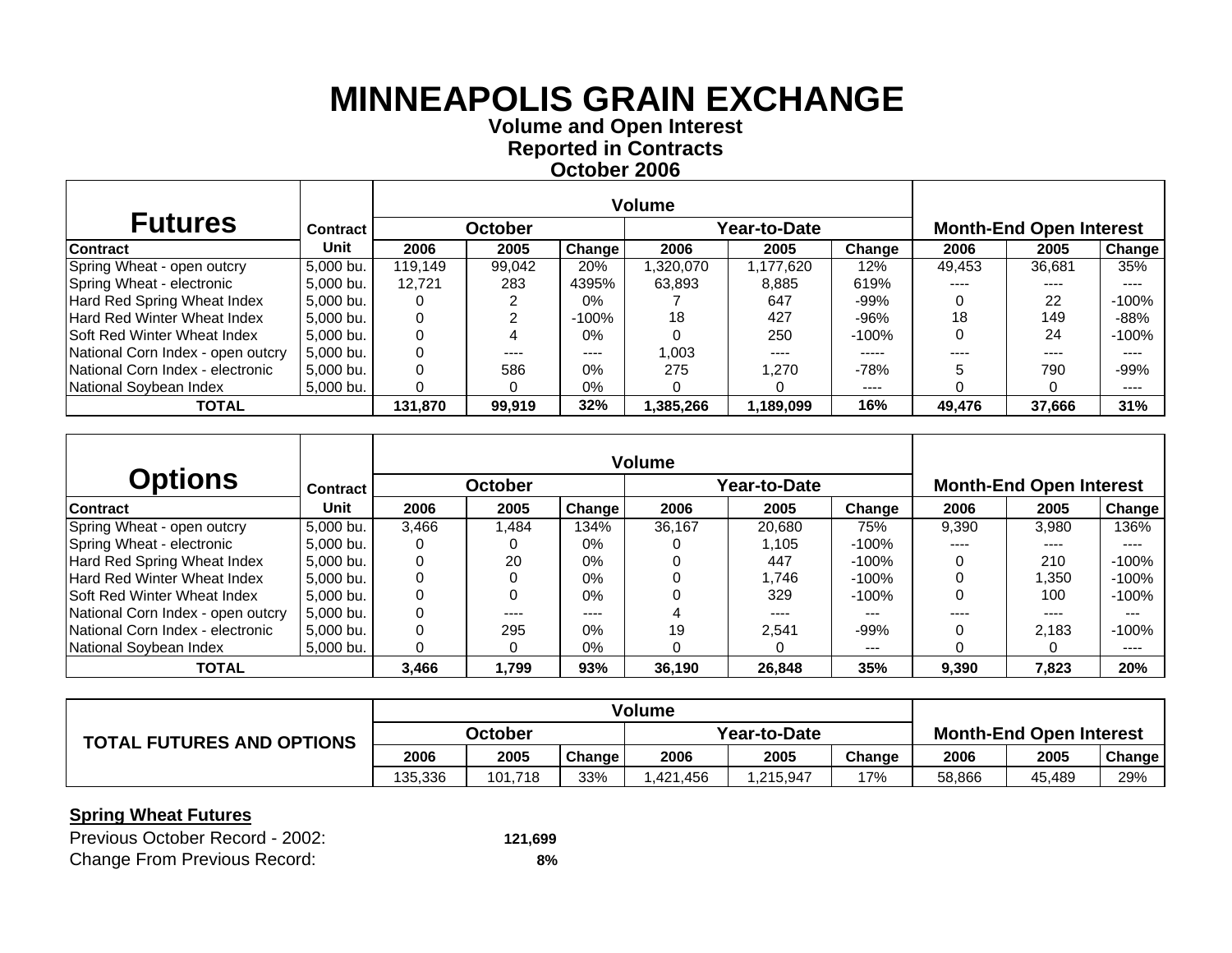**Volume and O pen Interest Re ported in Contracts November 2006**

| <b>Futures</b>                     | <b>Contract</b> |         | <b>November</b> |        |           | Year-to-Date |          | <b>Month-End Open Interest</b> |        |         |  |
|------------------------------------|-----------------|---------|-----------------|--------|-----------|--------------|----------|--------------------------------|--------|---------|--|
| <b>Contract</b>                    | Unit            | 2006    | 2005            | Change | 2006      | 2005         | Change   | 2006                           | 2005   | Change  |  |
| Spring Wheat - open outcry         | 5.000 bu.       | 115.353 | 115.175         | $0\%$  | .435,423  | .292,795     | 11%      | 47.927                         | 38.947 | 23%     |  |
| Spring Wheat - electronic          | 5,000 bu.       | 24,823  | 399             | 6121%  | 88.716    | 9.284        | 856%     |                                |        |         |  |
| Hard Red Spring Wheat Index        | 5,000 bu.       |         |                 | $0\%$  |           | 647          | $-99%$   |                                | 20     | $-100%$ |  |
| Hard Red Winter Wheat Index        | 5,000 bu.       |         |                 | $0\%$  | 18        | 427          | -96%     | 18                             | 149    | $-88%$  |  |
| <b>Soft Red Winter Wheat Index</b> | 5,000 bu.       |         |                 | $0\%$  |           | 250          | -100%    |                                | 23     | -100%   |  |
| National Corn Index - open outcry  | 5.000 bu.       |         | 1.012           | -100%  | 1,003     | 1,012        | -----    | ----                           | ----   | ----    |  |
| National Corn Index - electronic   | 5,000 bu.       |         | 336             | -100%  | 276       | 1.606        | $-83%$   |                                | ,290   | $-100%$ |  |
| National Soybean Index             | 5,000 bu.       |         |                 | 0%     |           |              | $\cdots$ |                                |        | ----    |  |
| <b>TOTAL</b>                       |                 | 140,177 | 116,922         | 20%    | 1,525,443 | 1,306,021    | 17%      | 47,949                         | 40,429 | 19%     |  |

|                                    |                 |       |                 |        | <b>Volume</b> |                     |          |                                |        |         |  |
|------------------------------------|-----------------|-------|-----------------|--------|---------------|---------------------|----------|--------------------------------|--------|---------|--|
| <b>Options</b>                     | <b>Contract</b> |       | <b>November</b> |        |               | <b>Year-to-Date</b> |          | <b>Month-End Open Interest</b> |        |         |  |
| <b>Contract</b>                    | Unit            | 2006  | 2005            | Change | 2006          | 2005                | Change   | 2006                           | 2005   | Change  |  |
| Spring Wheat - open outcry         | 5,000 bu.       | 3.584 | 3.754           | $-5%$  | 39.751        | 24.434              | 63%      | 4.369                          | 5.020  | -13%    |  |
| Spring Wheat - electronic          | 5,000 bu.       |       |                 | 0%     |               | l.105               | -100%    | $- - - -$                      | ----   | ----    |  |
| Hard Red Spring Wheat Index        | 5.000 bu.       | 0     | 0               | $0\%$  |               | 447                 | -100%    |                                | 210    | $-100%$ |  |
| Hard Red Winter Wheat Index        | 5.000 bu.       |       |                 | $0\%$  |               | .746                | -100%    |                                | 350. ا | $-100%$ |  |
| <b>Soft Red Winter Wheat Index</b> | 5.000 bu.       |       | 0               | $0\%$  |               | 329                 | $-100\%$ |                                | 100    | $-100%$ |  |
| National Corn Index - open outcry  | 5.000 bu.       | 0     | 16              | -100%  |               | 16                  |          |                                | ----   | $-- -$  |  |
| National Corn Index - electronic   | 5.000 bu.       |       | 109             | -100%  | 19            | 2.642               | $-99%$   |                                | 540. ا | $-100%$ |  |
| National Soybean Index             | 5,000 bu.       |       | 0               | $0\%$  |               |                     | $--$     |                                |        | ----    |  |
| <b>TOTAL</b>                       |                 | 3,584 | 3,879           | $-8%$  | 39,774        | 30,719              | 29%      | 4,369                          | 8,220  | $-47%$  |  |

| <b>TOTAL FUTURES AND OPTIONS</b> | <b>November</b> |         |        | Year-to-Date |          |        | <b>Month-End Open Interest</b> |        |        |
|----------------------------------|-----------------|---------|--------|--------------|----------|--------|--------------------------------|--------|--------|
|                                  | 2006            | 2005    | Change | 2006         | 2005     | Change | 2006                           | 2005   | Change |
|                                  | 143.761         | 120.801 | 19%    | .565,217     | .336,740 | 17%    | 52.318                         | 48.649 | 8%     |

| Previous November Record - 2004:    | 162.264 |
|-------------------------------------|---------|
| <b>Change From Previous Record:</b> | $-14%$  |